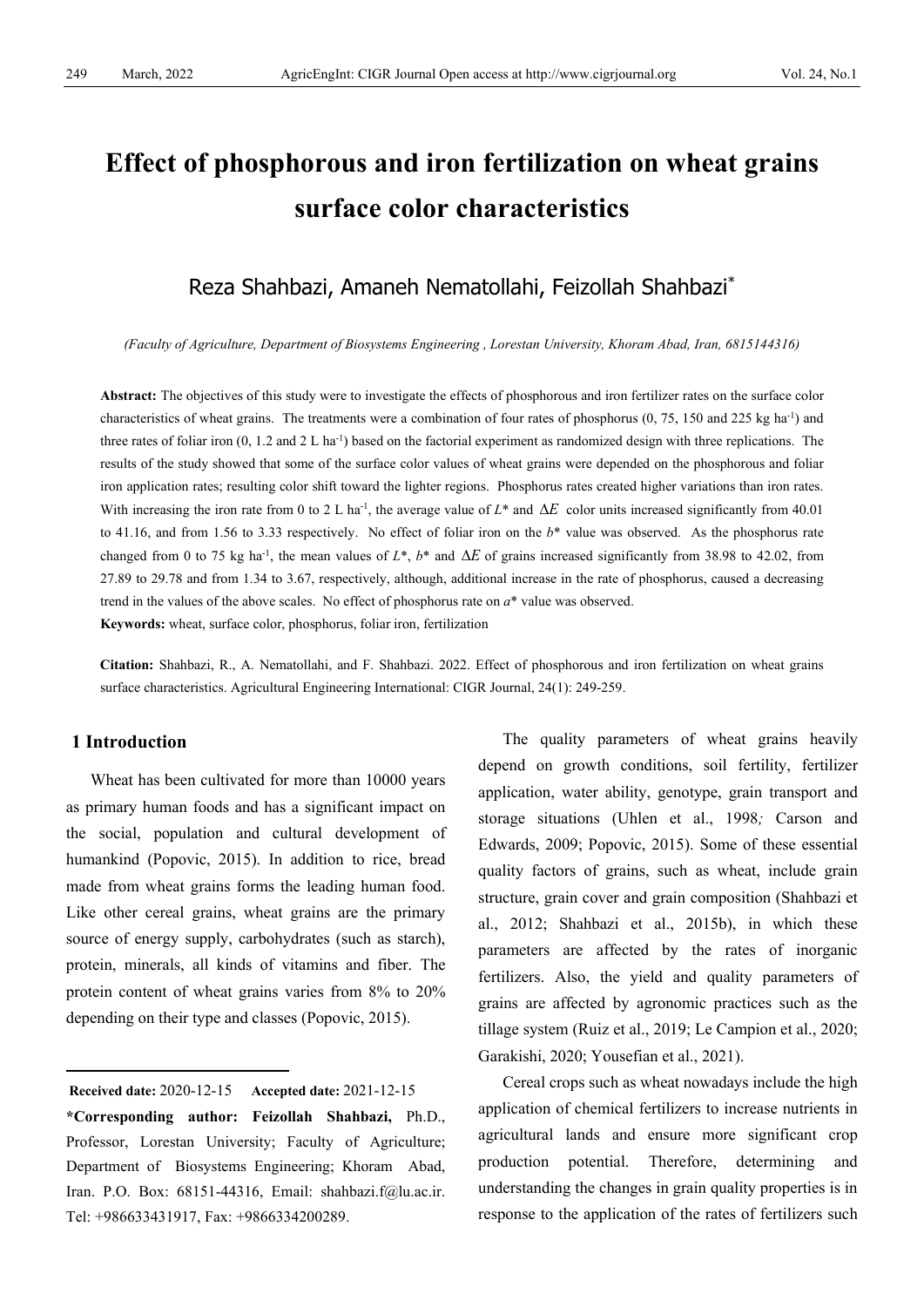as phosphorus and iron (Shahbazi et al., 2015 a).

Wheat crop cultivation requires the 17 balanced fertility elements including macro-nutrients elements (such as phosphorus) and micro-elements (such as iron) (Halvin et al., 2005). Phosphorus is required for photosynthesis in plants and is also crucial for the transfer and storage of energy in the plant's cells (Taiz et al., 2015). Besides, phosphorus causes root growth and helps plant growth be earlier in the season (Popovich, 2015). Fertilization of iron is commonly used to improve the density and ability of Fe in cereal products, similar to wheat, to increase the quality of the foods for humans (Shahbazi et al., 2015b).

Achieving the purpose of increasing the generation of products made from cereal seeds, such as wheat, with optimum quality parameters, requires improvement of the research and knowledge development. This is a big competition for every corporation of the food production link from farmers to consumers, who subjected to variability in the modality of wheat grains. Modifying science of the quality properties in crop product programs and managing the application of fertilizer technique practices reduce the change in the higher quality parameters of the wheat grains and ensure that they attend qualitative properties of wheat grains (Popovic, 2015).

Color is an important quality parameter in food engineering. Wheat grain surface color is an essential feature in grain sorting and fabrication (Wu et al., 1999; Jiang et al., 2011).

The surface color of wheat grains is a significant factor affecting the color of the final product made from grains. In the literature, several research results on the color measurement of wheat grains are available. Many researchers reported that the color of wheat grains affects the color and taste of the finished product made from grains, such as bread and tortilla (Li and Posner, 1989; Seib et al., 2000; Hatcher et al., 2006; Jayas et al., 2008; Jiang et al., 2011).

Researchers also reported the association of wheat grain color with other factors such as environment and cultivation. Groos et al. (2002) examined the communication among pre-harvest exercises with the color of wheat grains. Matus‐Cádiz et al. (2003) investigated the interaction between cultivar and environment on hard white spring wheat grain color and they reported that the color of whole grains varied among genotypes, but genotype  $\times$  location interaction was not significant. Humphries et al. (2004) showed a positive communication amongst  $b^*$  content in wheat and triticale with lutein concentration. McCaig et al. (2006) studied the color change of wheat grains about field weathering, and they reported that weather increased the color of the grain *L*\* values, decreased in *a*\* values and a slight increase in  $b^*$  values in the nuclei. Lukow et al.  $(2013)$ investigated the effect of environs on the wheat grain color and they reported that wheat grain color change was ascribed to the annual variation in climatic  $(73\% - 79\%)$ and agro-climatic conditions  $(13\% - 18\%)$ . Horváth and Véha (2015) investigated the dependence of wheat grain color characteristics on the grain size and they found that as the grain size raised, the *L*\* scale decreased and *a\** and *b*\* co-ordinates increased in all cases of studied wheat grains. Tanska et al. (2018) investigated wheat grain color concerning crop diet and reported that cultivar had a significant effect on grain surface color.

Yousefian et al. (2021) reported that the tillage system had significant effects on the surface color of wheat grain. As the level of tillage increased from no tillage to conventional tillage system, the mean values of the *L*\* (whiteness) from wheat grains color parameter, increased significantly from 59.33 to 60.15, and as the level of tillage decreased from conventional tillage to no tillage system, the redness color parameter of wheat grains surface increased. The result of the study showed that as the level of soil tillage decreased from conventional tillage to no tillage system, the yellowness color parameter of the wheat grains decreased.

Little published work on the effect of P and Fe fertilizer rates on the surface color attributes of wheat grains has been found. Hence, this research aimed to appreciate the impact of Fe  $(0, 1.2 \text{ and } 2 \text{ L} \text{ ha}^{-1})$  and P  $(0, 1.2 \text{ A})$ 75, 150 and 225 kg ha-1 ) on the surface color properties of wheat grains at CIE *L*\**a*\**b*\* color scale and total color change ( ∆*E* ) of grains.

## **2 Material and methods**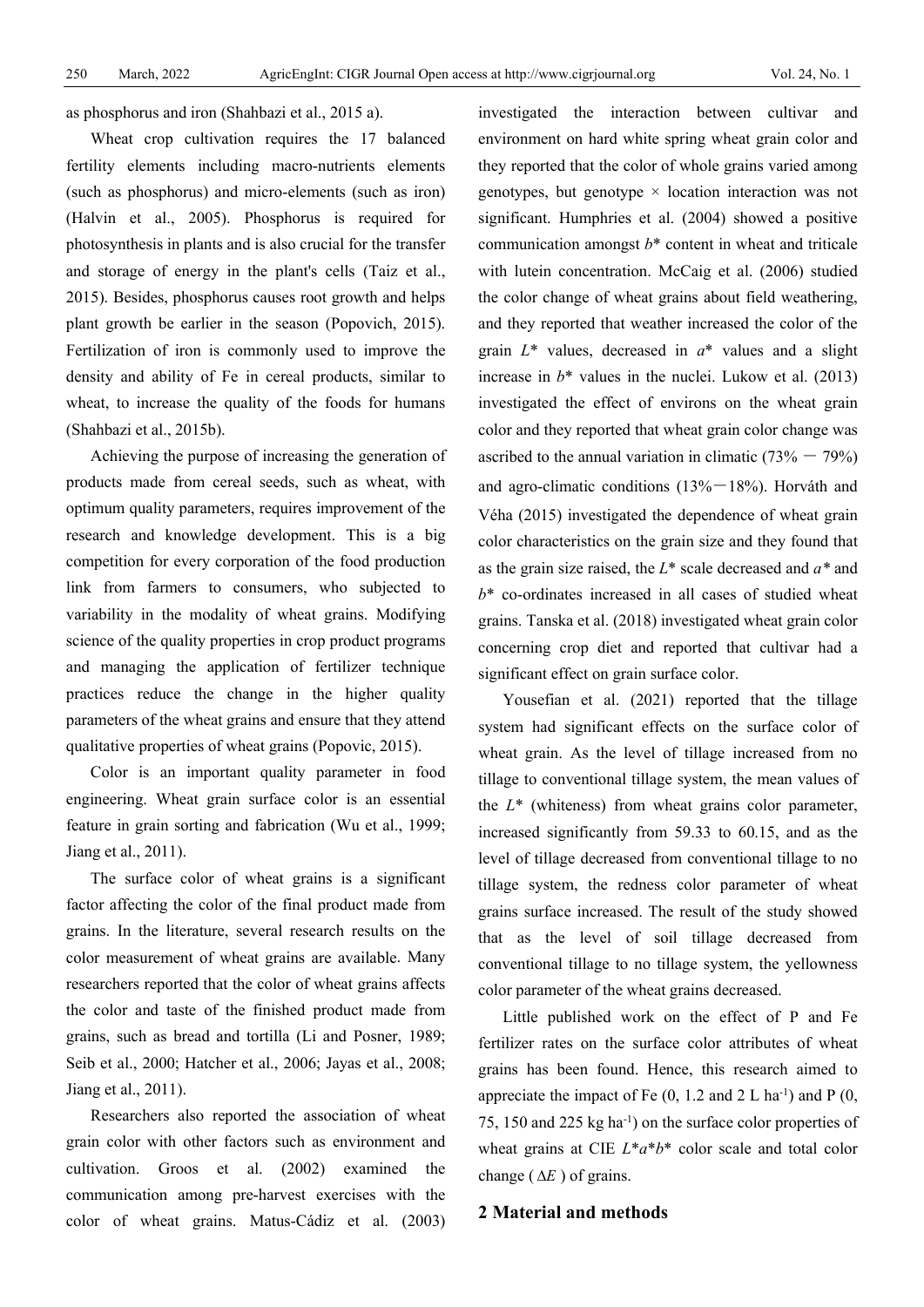Wheat seeds (*Triticum aestivum* L.) of the Chamran cultivar were chosen to be used in this research. An experiment was conducted during 2019 – 2020 growing seasons, at the experimental research station of Lorestan University, Iran. The cropping system used in the experiment was irrigated by continuous cereal cultivation under conventional tillage. The wheat plots were planted in a randomized complete block design with three replications in the fall 2019. Wheat cultivar and planting dates were chosen based on the best recommendation for farmer's practices in the area of the study. Crop management practices (except iron fertilization) varied among locations depending on the requirements based on soil test results. Row spacing (six rows in each plot) was 0.2 m and plots size was 4 m in length and 1.5 m in width.

After complete maturity, samples of wheat grains were harvested by hand. Grain samples were stored for six months to standardize their moisture (Shahbazi, 2012). The mean value of the moisture content (water content) of wheat grain samples after storage and test start was about 7.5% (wet basis) measured by using near infrared reflectance (NIR) analyzer instruments (Perten-Instruments, Ab, Huddinge, Sweden) (Shahbazi and Nematollahi, 2019).

For surface color parameter measurements, glass dishes containing wheat grains samples were placed under the light source of four LED lamps (12 W, 230 V, AC, and 50 Hz). The images of the whole grains surface were captured using a 24.5 megapixels digital color camera (Nikon digital SLR camera D53000). The camera was positioned 20 cm vertically above the grain sample surface and has been mentioned before picture captured with no flash or zoom (Yousefian et al., 2021).

The color properties of the recorded images were determined using the Image J software version 1.32g. Finally, for quantization of grains surface color *L*\*, *a*\*, *b*\* coordinates of CIELAB color scale were calculated from red, green and blue (RGB) values from grains digital image using a color converter of the ColorMine [\(http://colormine.org\)](http://colormine.org/). In the CIE *L*\**a*\**b*\* color scale space, the  $L^*$  amount represents a light score of 100 in white and 0 in black. The values *a*\* denote red to green, which mean positive amounts of *a*\* red and negative values of green. The *b*\* values indicate yellow-blue, with positive amounts indicating yellow and minus amounts indicating bruising (Peterson et al., 2001; Horrobin et al., 2003; Leon et al., 2006; Tanska et al., 2005; Afshari-Jouybari and Farahnaky, 2011; Komyshev et al., 2020; Yousefian et al., 2021). The total color change of the grains ( ∆*E* ) was calculated using Equation 1:

$$
\Delta E = \left[ (L_0^* - L^*)^2 + (a_0^* - a^*)^2 + (b_0^* - b^*)^3 \right]^{1/2} \tag{1}
$$

Where:  $L_0^*$ ,  $a_0^*$  and  $b_0^*$  are color values of control samples (0 doses of fertilizers) and *L*\*, *a*\*, and *b\** are color scales of fertilized samples.

In this study, the effects of foliar iron (0, 1.2 and 2 L ha<sup>-1</sup>, fusion) and phosphorus  $(0, 75, 150, 150, 225, 150, 150)$  $P_2O_2$ ) fertilizers on the surface color factors of wheat grain were investigated based on the factorial experiment as randomized design with three replications. For the color measurement test, the required grains were selected from samples and their surface color parameters were measured. For determining the main treatment effects and the effects of their interactions on the surface color parameters of wheat grain, variance analysis (ANOVA) was performed. Mean values were compared using Duncan's multiple range tests.

## **3 Results and discussion**

The results of data analysis (ANOVA) indicated that phosphorus fertilization at 1% portability significantly affected the *L*\* and *b*\* color parameters of wheat grains. The effect of phosphorus on *a*\* surface color scale of grains was not significant (Table 1). Foliar iron fertilization rate significantly affected *L*\* and *a*\* color values at 5% and 1% portability levels, respectively. The effect of iron fertilization on *b*\* was not significant. The interaction effects of the iron and phosphorus on the *L*\* scale at 5% ( $p < 0.05$ ) and on  $a^*$  and  $b^*$  scales at 1% ( $p <$ 0.01) were significant (Table 1).

The rate of application of these two fertilizers had a significant effect on the total surface color change ( ∆*E* ) of the tested grains at 1% probability levels (Table 1). Still, the impact of iron on total color change was more (F  $= 10.67$ ) than phosphorus (F = 9.66) within the range of variables studied (Table 1). The interaction of two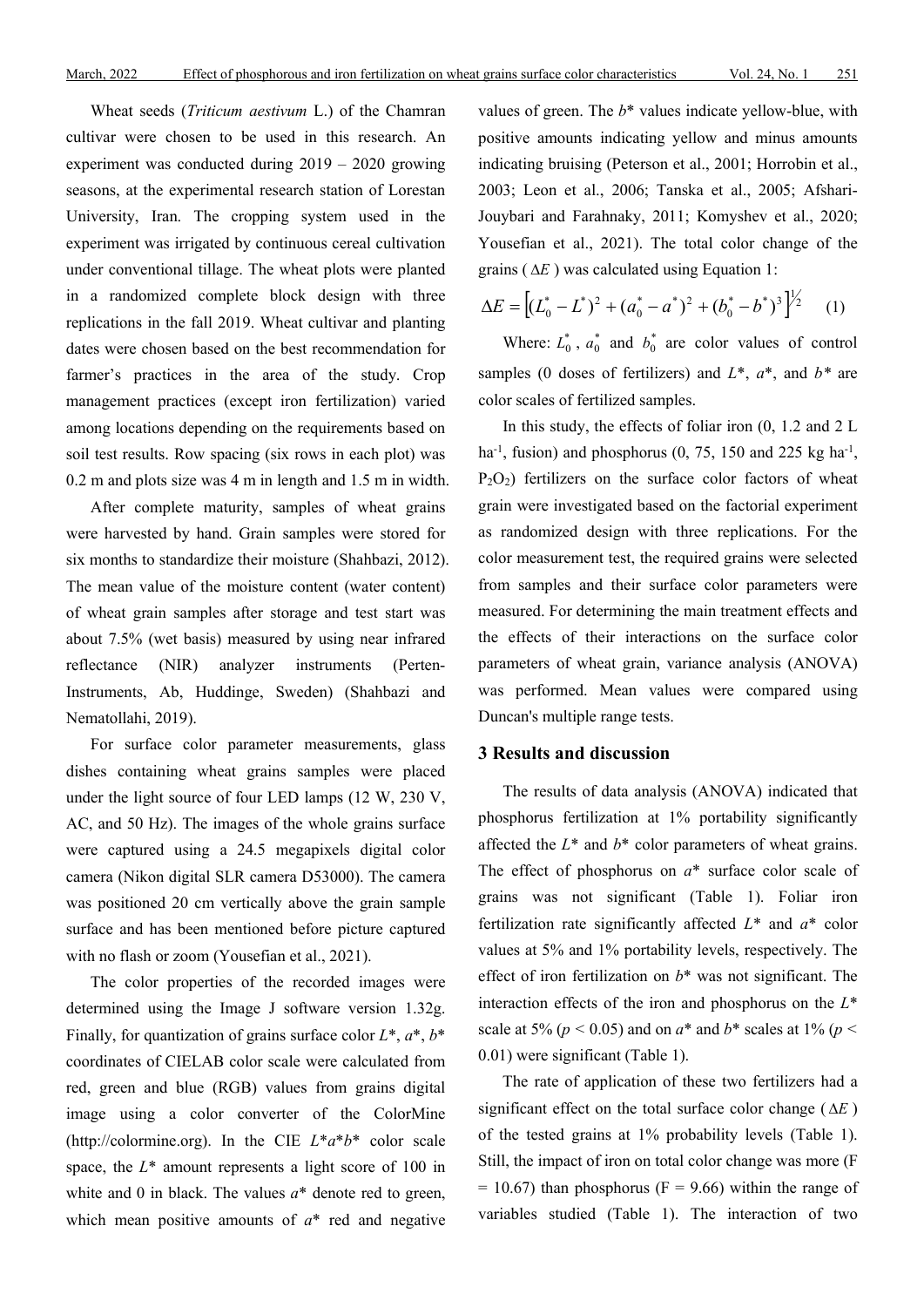| iron fertilization rate |                    |                |                   |                       |  |  |  |
|-------------------------|--------------------|----------------|-------------------|-----------------------|--|--|--|
| Source of variation     | Dependent variable | df             | Mean square error | F value               |  |  |  |
|                         | $L^*$              | $\overline{c}$ | 4.419             | $4.23*$               |  |  |  |
|                         | $a^*$              | 2              | 1.681             | $7.43*$               |  |  |  |
| Iron rate $(IR)$        | $b^*$              | $\overline{2}$ | 0.270             | $0.650$ <sup>ns</sup> |  |  |  |
|                         | $\Delta E$         | $\overline{2}$ | 9.375             | $10.67**$             |  |  |  |
|                         | $L^*$              | $\overline{3}$ | 13.973            | $13.38**$             |  |  |  |
|                         | $a^*$              | $\overline{3}$ | 0.100             | $0.44$ <sup>ns</sup>  |  |  |  |
| Phosphorus rate (PR)    | $b^*$              | 3              | 5.437             | $12.06**$             |  |  |  |
|                         | $\Delta E$         | 3              | 8.486             | $9.66***$             |  |  |  |
|                         | $L^*$              | 6              | 4.620             | $4.43*$               |  |  |  |
|                         | $a^*$              | 6              | 1.387             | $6.13*$               |  |  |  |
| $IR \times PR$          | $h^*$              | 6              | 2.762             | $6.13*$               |  |  |  |
|                         | $\Delta E$         | 6              | 1.954             | $2.22^{ns}$           |  |  |  |
|                         | $L^*$              | 24             | 1.044             |                       |  |  |  |
|                         | $a^*$              | 24             | .226              |                       |  |  |  |
| Error                   | $b^*$              | 24             | .450              |                       |  |  |  |
|                         | $\Delta E$         | 24             | .879              |                       |  |  |  |

**Table 1 Results of analyses of variance (Mean Square Error) for the color parameters of wheat grains as affected by phosphorus and** 

\* - Significant at 0.05 level, \*\* - Significant at 0.01 level, ns - Not Significant

fertilizers on the total color change was not significant  $(p > 0.05)$ .

**3.1 Effect of phosphorus on wheat grains surface color** The mean comparison results for surface color parameters of wheat grains at different phosphorus and iron fertilizer speeds are presented in Table 2. It is evident that the lightness (*L*\*) of the grains increased with increasing the application of phosphorus fertilizer, thus changing the surface color of the grains toward a lighter and whiter area. These results show that the uses of fertilizers such as phosphorus have considerable effects on the physicochemical properties of grains, and also have significant effects on other grains quality properties such as surface color. As the rate of the application of phosphorus increased from 0 to 75  $kg$  ha<sup>-1</sup>, the mean values of the *L*\* wheat grains color parameter increased significantly from 38.98 to 42.02, however, there was a further addition of the rate of phosphorus from 75 to 150 kg ha-1 , causing the decrease of the mean values of the *L*\* from 42.02 to 40.33. On the other hand, a significant increment in the rate of phosphorus from 150 to 225 kg ha-1 , terminated in a slight increase in *L*\* mean values from 40.33 to 40.54. From the data in Table 2, it can be seen that the mean values of  $L^*$  at 75 kg ha<sup>-1</sup> rate of phosphorus are significantly different and higher than the mean values at 0, 150 and 225 kg ha<sup>-1</sup> rates. According to the results of previous studies, for each crop such as wheat, there is a desirable individual level in each

fertilizer, where maximum qualitative factors such as surface color lightness occur. Therefore, in this study, for the wheat crop, at the optimum rate of phosphorus fertilization, the higher surface lightness was obtained at about 75  $kg$  ha<sup>-1</sup>.

No research report was found to compare the effect of phosphorus fertilization on color parameters of wheat grains for comparison with the results obtained in this study. Shahbazi and Nematollahi (2019) reported that an increase in phosphorus fertility caused a change in the quality of wheat grains increasing in the content of protein but decreasing in the contents of water and fiber.

For *a*\* (redness/greenness) mean values of the wheat grains surface color scale, the influence of phosphorus application rate on this scale was not significant. From data in Table 2, it is evident that mean values *a*\* surface color scale of tested grains ranged from 10.28 (in 75 kg ha<sup>-1</sup> application of phosphorus) to 10.51 (in 0 kg ha<sup>-1</sup> rate of phosphorus). The mean values of *a*\* surface color scale of the tested grains for phosphorus rates of 0, 75, 150 and 225 kg ha-1 , were 10.51, 10.28, 10.49 and 10.39, respectively. Besides, there was no considerable difference among the mean values of *a*\* (redness) of wheat grain at different rates of phosphorus.

The effect of phosphorus application at different rates on the variation of *b*\* (yellowness) values was significant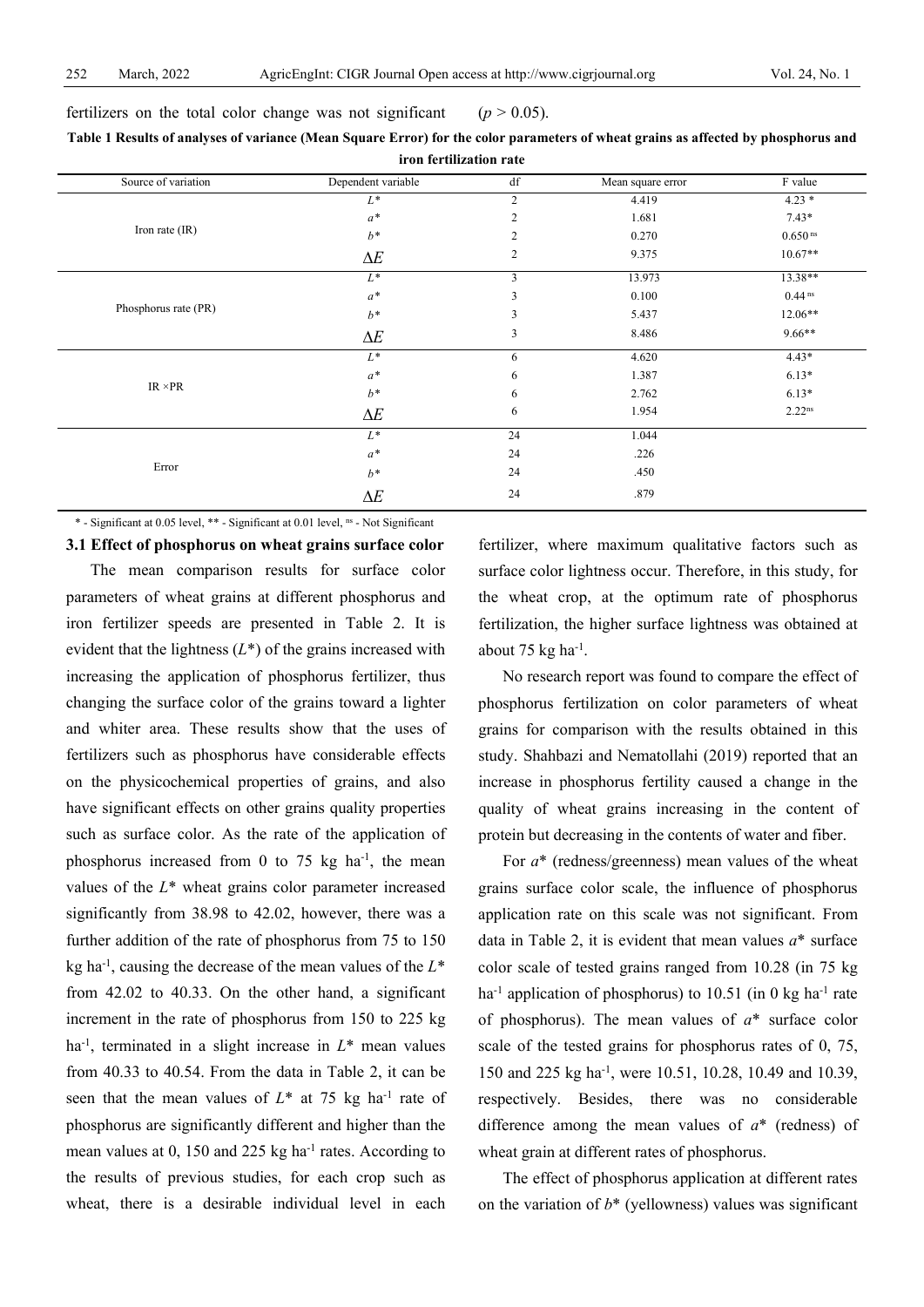at the 1% possibility level. The results of the comparison of the mean of Table 2 show that the mean *b*\* level of wheat grain color increased with increasing phosphorus fertilization rate and, as a consequence of phosphorus application, increased the yellowness of grains.

As the amount of phosphorus increased from 0 to 75 kg ha<sup>-1</sup>, the average values of  $b^*$  significantly increased from 27.89 to 29.78. However, with a further addition to the rate of phosphorus from 75 to 150 kg ha<sup>-1</sup> the mean values of  $b^*$  reduced from 29.78 to 29.03. Then, as the amount of phosphorus increased from 150 to 225 kg ha<sup>-1</sup>, the mean values of *b*\* reduced from 29.03 to 28.83. The mean values of *b*\* color scale of wheat grains with different amounts of phosphorus, 0, 75, 150 and 225 kg ha-1 , were found to be 27.89, 29.78, 29.03 and 28.83, respectively. By stating that it is the same amount of lightness (*L*\*), higher *b*\* mean values (yellowing) for wheat grains were obtained at about  $75 \text{ kg}$  ha<sup>-1</sup> phosphorus fertilization rate. Also, the mean values of *b*\* of grain at 75 kg ha<sup>1</sup> rate of phosphorus were statistically different from that at other phosphorus (Table 2).

For the ∆*E* (the total color change) values of grains, the phosphorus rate created a significant effect at the 1% portability level (*p <* 0.01). From the results the comparison of means in Table 2, it is evident that the total color change of grains increased by increasing the amount of the phosphorus fertilization application. The mean values of the total color change for wheat grain at different phosphorus fertilization applications of 0, 75, 150 and 225 kg ha-1 , were found to be 1.34, 3.67, 2.22 and 2.65, respectively. Also, this result shows that similar to other color parameters  $(L^*$  and  $b^*)$ , the 75 kg ha<sup>-1</sup> rate of phosphorus caused the higher total surface color change in wheat grains.

The results are exciting. However, regarding stability, no results were found regarding the effect of phosphorus fertilization on the surface color characteristics of wheat grain compared by the consequences obtained in this research.

Techniques of regression used to find and fit suitable models for the relationship between the surface color properties of wheat grains and the amounts of fertilization by phosphorus. The results indicated that the color parameters of studied wheat grains including *L*\* (lightness), *b*\* (yellowness) and ∆*E* (total color change) were quadratic equations (cubic) of phosphorus fertilization rate. Also, there were positive communications among phosphorus fertilization rate and all the above grains surface color parameters. These communications patronize the supposition of the considerable effect of phosphorus on the quality properties of wheat grains, such as surface color. Therefore, the dependence of  $L^*$  (lightness),  $b^*$ (yellowness), and ∆*E* (total color change) of the tested wheat seeds on the P fertilization rate  $(P, kg \text{ ha}^{-1})$  is expressed via the following best fit models:

$$
L^* = 2.55 \times 10^{-6} P^3 - 0.001P^2 + 0.102P + 38.981
$$
  
\nR<sup>2</sup>=0.999 (2)  
\n
$$
b^* = 1.25 \times 10^{-7} P^3 - 0.001P^2 + 0.057P + 27.90
$$
  
\nR<sup>2</sup>=0.999 (3)  
\n
$$
\Delta E = 2.23 \times 10^{-6} P^3 - 0.001P^2 + 0.81P + 1.34
$$
  
\nR<sup>2</sup>=0.999 (4)

#### **3.2 Effect of foliar iron on wheat grains surface color**

The results of the comparison of mean values in Table 2, indicated that with increasing the use of foliar iron fertility, the lightness scale (*L*\*) of wheat grain increased compared to control (untreated samples 0 L ha<sup>-1</sup>). The result is exciting. However, unfortunately, no result on the effect of iron fertilization on the wheat grains surface color has been presented in the literature to contrast with the obtained results in this research. Shahbazi and Nematollahi (2019) reported that the quality parameters of wheat grain, such as the content of protein, increased by increasing the amounts of iron fertilization.

As the rate of foliar iron increased from 0 to 2 L ha<sup>-1</sup>, the mean values of grains lightness (*L*\*) increased significantly about 1.03 times (from 40.01 to 41.16) (Table 2). The mean values of lightness of wheat grains  $(L^*)$  for foliar iron applications of 0, 1.2 and 2 L ha<sup>-1</sup>, were found to be 40.01, 40.25 and 41.16, respectively (Table 2). Also, the mean values of *L*\* at the iron rate of 2 L ha<sup>-1</sup> (41.16) were statistically different ( $p < 0.05$ ), which were higher than those at the other rates, based on the mean comparison results (Table 2). These results show the significant influence of foliar iron fertilization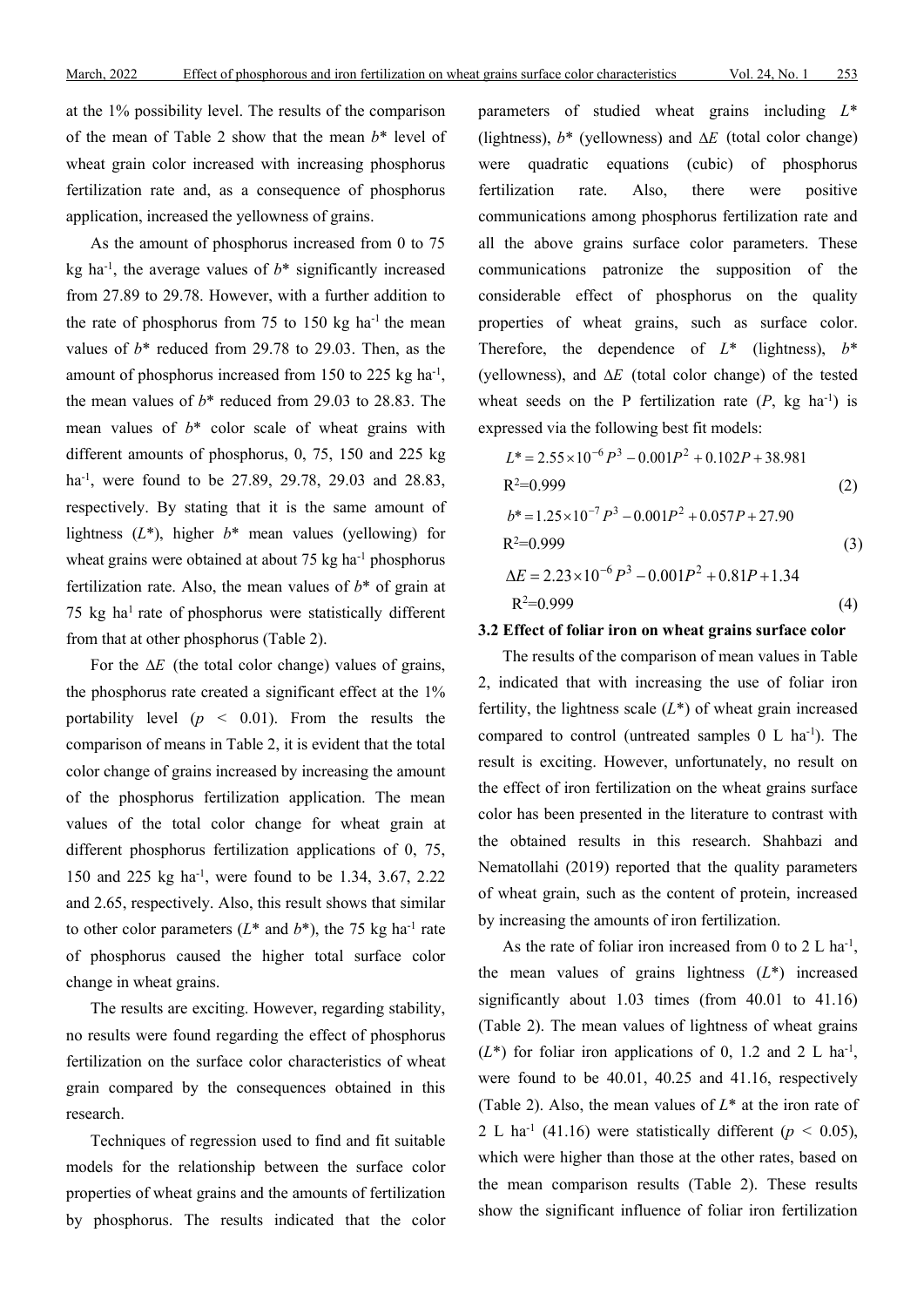rate on the chemical composition and color of the surface of wheat grains. These may be due to the effect of Fe on the respiration and the establishment of the enzymes, chlorophyll and photosynthetic orders of plants (Halvin et al., 2005; Ali, 2012).

The application of the different amounts of foliar iron significantly ( $p < 0.05$ ) influenced the surface redness ( $a^*$ ) color scale of wheat grains. It is evident from the data in Table 2, that the mean values of *a*\* range from 10.02 (in 1.2 L ha<sup>-1</sup> of iron) to 10.76 (in 2 L ha<sup>-1</sup> of iron) and the mean values of  $a^*$  at the rate of 1.2 L ha<sup>-1</sup> of iron fertilization are statically different, which are lower than those at the rates of 0 and  $2 L$  ha<sup>-1</sup> (Table 2).

In terms of *b*\* (yellowing) of wheat, grains surface color, the effect of iron fertilization on this color scale was not significant  $(p > 0.05)$  (Table 1), also the difference between the mean values of *b*\* in the different rates of iron was not significant (Table 2). The mean values of  $b^*$  for wheat grains surface color were found to be 28.98, 28.96 and 28.71 for 0, 1.2 and 2 L ha<sup>-1</sup> rates of foliar iron, respectively.

The effect of foliar iron on the total color change ( ∆*E* ) of wheat grains was significant at the level of 1% probability. From the mean values in Table 2, it is evident

that as the iron fertilizer rate increased, the total color change of wheat grains increased. The mean values of the total color change for wheat grains at iron rates of 0, 1.2 and  $2 L$  ha<sup>-1</sup> were 1.56, 2.51 and 3.33, respectively. Also, the differences between mean values of ∆*E* wheat grains at different foliar iron rates were statistically significant  $(p < 0.05)$ .

Regression techniques used to find the relationship between surface color characteristics and the amount of foliar iron fertilizer application. The results showed that the surface color characteristics of wheat grain surface including lightness (*L*\*), redness (*a*\*) and ∆*E* (total color change) were polynomial functions (quadratic) of the foliar iron fertilization rates. These relationships support the supposition of the significant effect of foliar iron fertilizers on the quality parameters of what grains such as surface color. Therefore, the best fit models derived for the relationship between CIE *L*\*, *a*\*, and ∆*E* wheat grains surface color parameters and foliar iron content  $(Fe, L \text{ ha}^{-1})$  as following:

$$
L^* = 0.467Fe^2 - 0.359Fe + 40.01 \quad \text{R}^2 = 0.999 \quad (5)
$$

$$
a^* = 0.656Fe^2 - 1.173Fe + 10.48 \quad R^2 = 0.999 \quad (6)
$$

$$
\Delta E = 0.1148Fe^2 + 0.653Fe + 1.656 \qquad \text{R}^2 = 0.999 \quad (7)
$$

| Table 2 The results of mean comparison for wheat grains surface color parameters based on Duncan's multiple tests ranges at |  |  |  |  |
|-----------------------------------------------------------------------------------------------------------------------------|--|--|--|--|
| different levels of phosphorus and iron fertilization                                                                       |  |  |  |  |

|                                        |                    | Dependent variable (wheat grain surface color parameters) |                    |                   |
|----------------------------------------|--------------------|-----------------------------------------------------------|--------------------|-------------------|
| Independent variable                   | $L^*$              | $a^*$                                                     | $h^*$              | $\Delta E$        |
| phosphorus rate $(kg ha^{-1})$         |                    |                                                           |                    |                   |
| $\boldsymbol{0}$                       | 38.98 b*           | 10.51a                                                    | 27.89 c            | 1.34c             |
| 75                                     | 42.02a             | 10.28a                                                    | 29.78 a            | 3.67a             |
| 150                                    | 40.33 b            | 10.49a                                                    | 29.03 <sub>b</sub> | 2.22 bc           |
| 225                                    | 40.54 <sub>b</sub> | 10.39a                                                    | 28.83 <sub>b</sub> | 2.65 <sub>b</sub> |
| Foliar iron rate $(L \text{ ha}^{-1})$ |                    |                                                           |                    |                   |
| $\boldsymbol{0}$                       | 40.01 <sub>b</sub> | 10.48a                                                    | 28.98 a            | 1.56c             |
| 1.2                                    | 40.25 b            | 10.02 <sub>b</sub>                                        | 28.96 a            | 2.51 <sub>b</sub> |
| $\overline{c}$                         | 41.16a             | 10.76a                                                    | 28.71 a            | 3.33a             |

\* Different letters in the column section imply statistically significant differences at the 0.05 level.

## **3.3 Phosphorus and iron interaction effects**

The results of the statistic resolution of the measured data showed that the interplay of the iron and phosphorus fertilization rates on the surface color lightness (*L*\*) of wheat grains at the 5% probability level was significant. The average values of the *L*\* color scale for wheat grains in the interplay of the iron and phosphorus fertilization rates are shown in Figure 1. As shown from the data in Figure 1 the lightness of wheat grains varies with the amount of phosphorus at all levels of iron. However, the variations in the grain lightness with the amount of phosphorus are not the same at different rates of iron fertilizer.

The effect of phosphorus rates on change in the lightness of grain is more robust in higher amounts of iron  $(2 L ha^{-1})$  than in lower ones  $(0 L ha^{-1})$ . As can be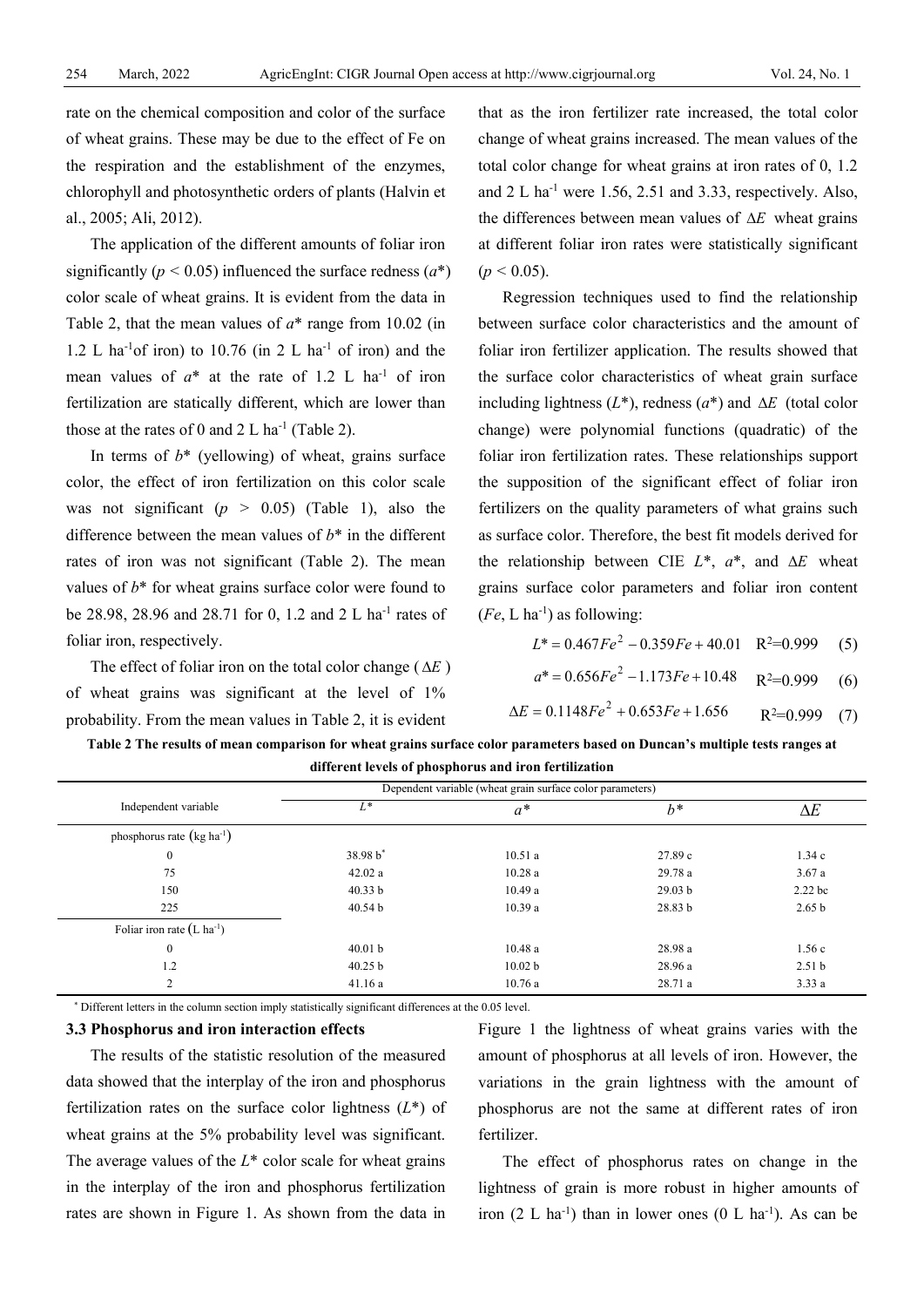seen from the data in Figure 1, at all levels of iron, the lightness  $(L^*)$  of the seeds increased by increasing phosphorus rate from 0 to 75 kg  $ha^{-1}$  and then decreased by further increase in the phosphorus rates from 75 to 225  $kg$  ha $^{-1}$ .

In the rate of  $0 \text{ L}$  ha<sup>-1</sup> of foliar iron, the lightness of the grains was changed from 38.78 to 40.46 by increasing the rate of phosphorus from  $0$  to 75 kg ha<sup>-1</sup> and then decreased with further increase in the phosphorus rate from 75 to 225  $kg$  ha<sup>-1</sup>. For the other 1.2 and 2 L ha<sup>-1</sup> iron rates, the corresponding changes in the lightness of wheat grains were from 39.54 to 42.10 and from 38.63 to 43.52, respectively, with an increase in the phosphorus rates from 0 to 75 kg  $ha^{-1}$  and then decreased to 40.58 and 42.47, respectively with increasing in phosphorus from 75 to 225 kg ha-1 .

As can be seen from the data in Figure 1, the lightness of the surface of the grains changed as the rate of the foliar iron changed at all rates of phosphorus, but the changes in the lightness with the iron rate in the different phosphorus rates were not the same.

At phosphorus rates of  $0$  and  $150$  kg ha<sup>-1</sup>, the lightness of the seeds changed from 38.78 to 39.54 and

from 40.40 to 40.58, respectively, with a change in foliar iron content from  $0$  to  $1.2$  L ha<sup>-1</sup> and then decreased to 38.63 and 40.02 respectively, with further increasing of the iron to  $2 L$  ha<sup>-1</sup>.

At 75 kg ha<sup>-1</sup> rate of the phosphorus, the lightness of the seeds increased from 40.46 to 42.10 with increasing iron rate from 0 to 1.2 L ha<sup>-1</sup> and then further increasing iron rate to  $2 L$  ha<sup>-1</sup> rose to 43.52. At the phosphorus content of 225  $kg$  ha<sup>-1</sup>, increasing the iron rate from 0 to 1.2 L ha<sup>-1</sup> caused a decreased trend in the lightness of wheat grains from 40.39 to 38.77 and then increased to 42.47 by increasing the iron rate to  $2 L$  ha<sup>-1</sup>.

As can be seen from the results of the above data, the effect of foliar iron rate on change in wheat grain lightness with a  $75 \text{ kg}$  ha<sup>-1</sup> rate of phosphorus is more durable than other ones. The grains surface lightness (*L*\*) data of wheat grains in Figure 1 vary from 38.63 to 43.52. The maximum value (43.53) was obtained for interaction of 75 kg ha<sup>-1</sup> phosphorus with 2 L ha<sup>-1</sup> irons content and the lowest amount  $(38.63)$  was collected for 0 kg ha<sup>-1</sup> phosphorus and  $2 L$  ha<sup>-1</sup> iron fertilization rate showed that the effect of  $75 \text{ kg}$  ha<sup>-1</sup> phosphorus fertilization was higher than other rates.



Figure 1 The mean values of Lightness (*L\**) surface color parameter of the wheat grains surface in the interaction between the fertilization of phosphorus and foliar iron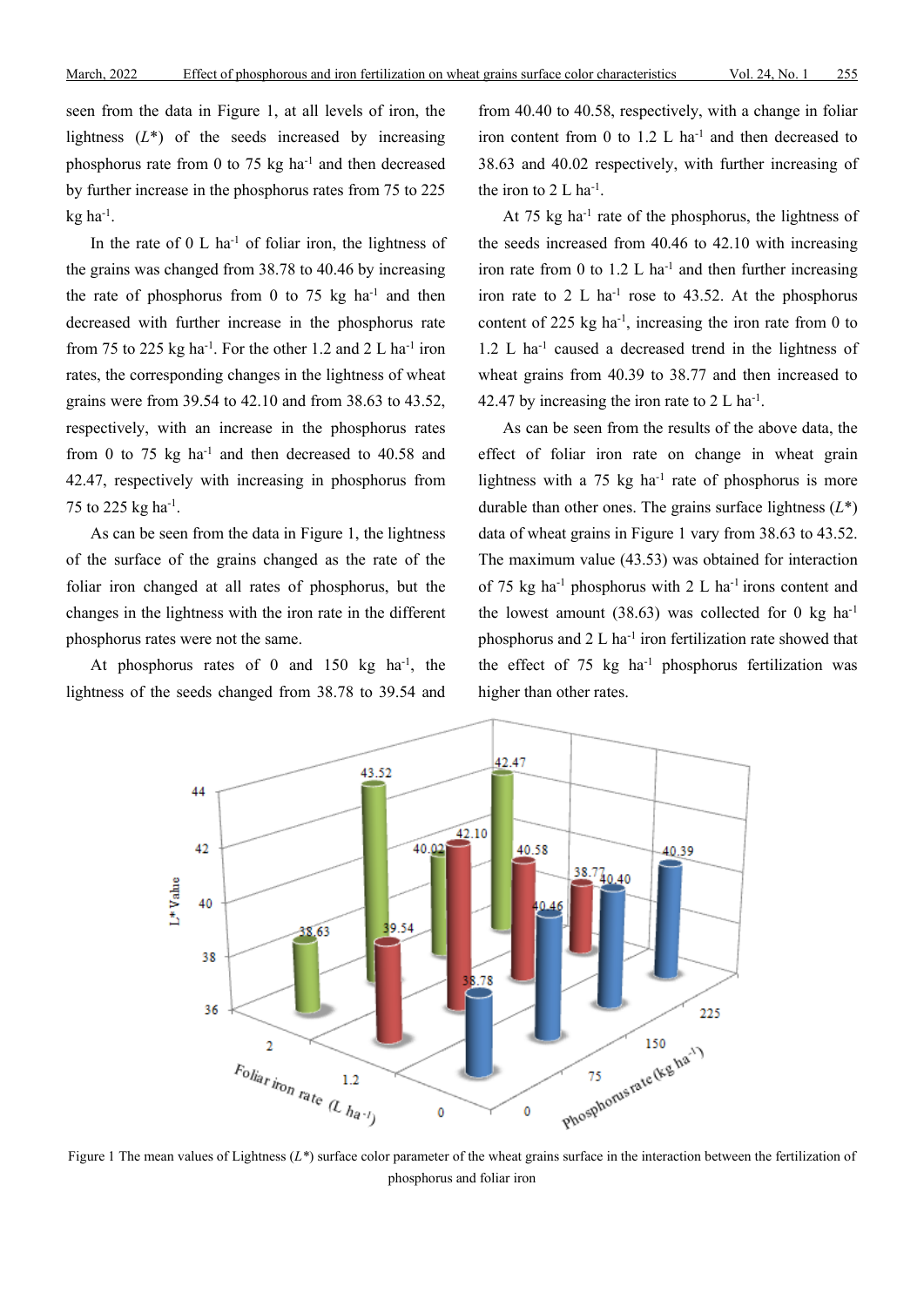The interaction of phosphorus and iron fertilizer on *a*\* (redness) color scale of grains was significant (*p <* 0.01) at 1% probability level (Table 1). Mean values of *a*\* color scale were positive for all interactions between phosphorus and iron fertilizer (Figure 2), indicating the presence of red surface color. As shown in Figure 2, at various rates of foliar iron, the redness of wheat grain samples changed with increasing the rate of phosphorus. However, the change in the redness values of grains was not the same by changes in phosphorus levels at different levels of iron fertilizer. At the iron rate of 0 L ha-1 , *a*\* (redness) of the grains decreased from 10.83 to 9.91, with increasing the rate of phosphorus from 0 to 150 kg  $ha^{-1}$ and then increased to 11.25 with further increase in the rate of phosphorus to 225 kg ha<sup>-1</sup>. At 1.2 L ha<sup>-1</sup> rate of iron, with increasing the rate of phosphorus from 0 to 150 kg ha-1 , the redness of the seeds increased from 9.62 to 10.84 and decreased to 9.93 with a further increase of phosphorus level to 225 kg ha<sup>-1</sup>. At 2 L ha<sup>-1</sup> rate of iron, the redness of the seeds decreased from 11.09 to 10.60, with increasing phosphorus from 0 to 225 kg ha<sup>-1</sup>.

As can be seen in Figure 2, in almost all of the phosphorus rates studied, the redness values of wheat grains were changed by varying the amount of iron fertilization. However, the rate of change in grains redness was not the same for all levels of phosphorus fertilization. At 0 and 225 kg ha $^{-1}$  rates of phosphorus, surface redness of grains decreased from 10.63 to 9.62 and from 11.25 to 10.63, respectively, by increasing the rate of iron from 0 to 1.2 L ha<sup>-1</sup> and then it increased to 11.09 and 10.63 respectively, with an increase in the iron rate to 2 L ha<sup>-1</sup>. At 75 and 155 kg ha<sup>-1</sup> levels of P fertilization, the redness of grains increased from 9.93 to 10.63 and from 9.91 to 10.71, respectively, by an increase in the iron rate from 0 to 2 L ha<sup>-1</sup>. The data for  $a^*$ (redness) of wheat grains in Figure 2 vary from 9.93 to 11.25. The minimum value (9.93) was obtained for 75 kg ha<sup>-1</sup> rate of phosphorus with the iron rate of  $0 L$  ha<sup>-1</sup>. The maximum amount (11.25) was hatched in the interactions of the rates 225 kg ha<sup>-1</sup> of phosphorus and  $0 \text{ L}$  ha<sup>-1</sup> of foliar iron fertilization.



Figure 2 The mean values of  $a^*$  (redness) surface color parameter of wheat grains surface in the interaction between the fertilization of phosphorus and foliar iron

The yellowness  $(b^*)$  color parameter of wheat grains was significantly influenced by the interaction effects of phosphorus and iron fertilizers at the 1% probability level (Table 1). Figure 3 shows the mean values of the *b*\* color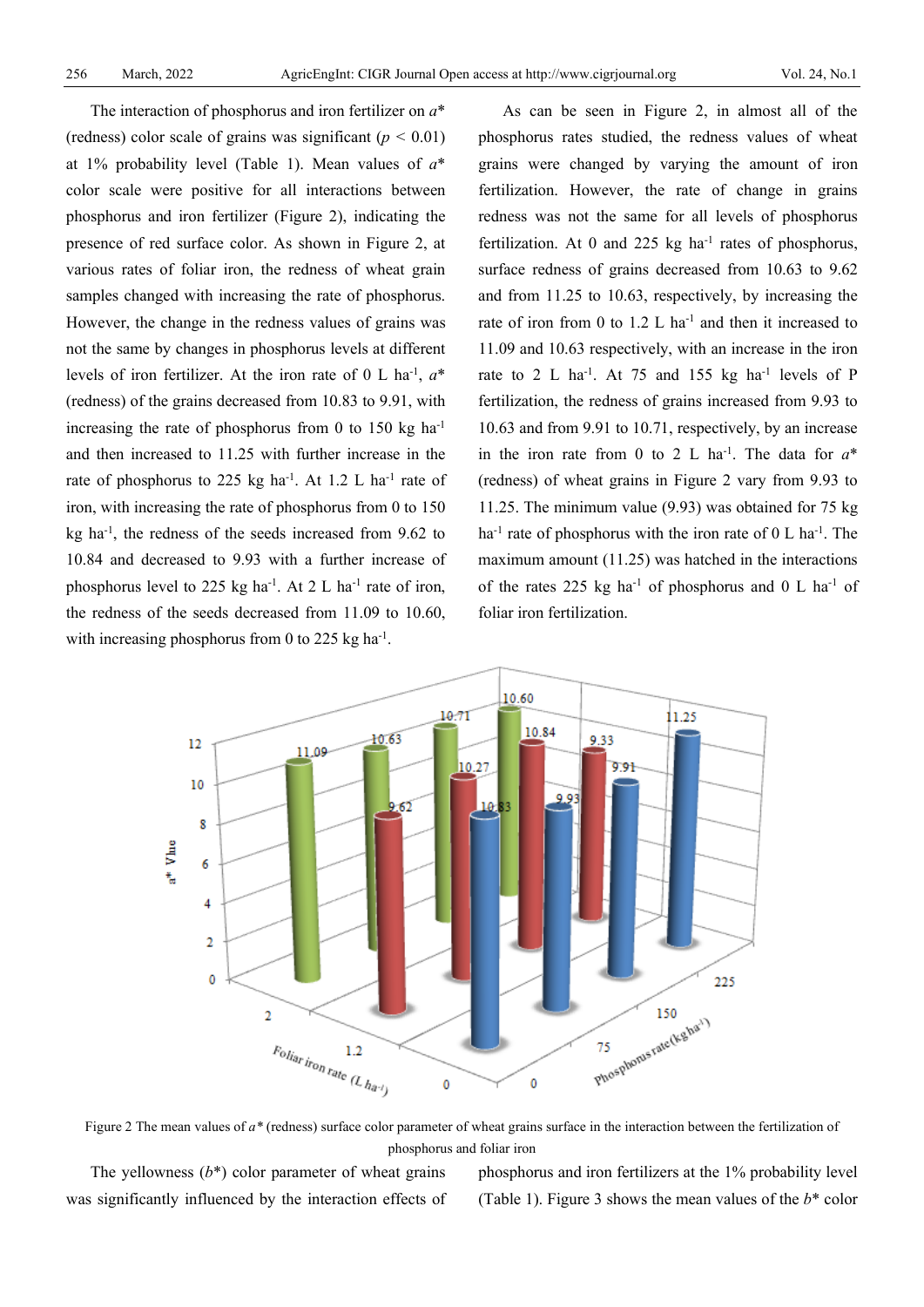parameter of grains in the interplay among fertilization by phosphorus and foliar iron. The *b*\* color scale showed positive values in all cases of interaction between phosphorus and iron, indicating a yellow surface color of tested grains (Figure 3).

According to the data in Figure 3, at  $0 \text{ L}$  ha<sup>-1</sup> rate of iron, the yellowness of grains increased from 27.41 to 30.08 by an increase in the rate of phosphorus from 0 to 150 kg ha-1 and then decreased with a further increase in the rate of phosphorus from  $150$  to  $225$  kg ha<sup>-1</sup>. At another rate of 1.2 and 2 L ha<sup>-1</sup> of iron, the yellowness  $(b^*)$ increased from 27.66 to 30.29 and from 28.62 to 30.02 respectively, by increasing the rate of phosphorus from 0 to 75 kg ha-1 , but by a major increase in the rate of phosphorus from 75 to 150 and from 150 to 225 kg ha<sup>-1</sup>, caused decreasing trends in the surface yellowness of grains.

Also from the data in Figure 3 it can be seen that the surface yellowing of grains changed by variation of the application rate of foliar iron at all the rates of phosphorus, but these changes are not the same at different levels of phosphorus. At 0 and 75 kg ha<sup>-1</sup> rates of phosphorus, the *b*\* scale of grains increased from 27.41 to 28.62 and from 29.05 to 30.02, respectively, by increasing the iron rate from  $0$  to  $2$  L ha<sup>-1</sup>. At concentrations of 150 and 225 kg ha<sup>-1</sup> of phosphorus, the yellowness of tested grains decreased from 30.08 to 27.54 and from 29.39 to 28.67, respectively, by increasing the iron rate from 0 to 2 L ha<sup>-1</sup>. The  $b^*$  amounts in Figure 3 ranged from 27.41 to 30.29. The highest yellow saturation (30.29) was for the interaction of 75 kg ha<sup>-1</sup> of phosphorus and 1.2 L ha<sup>-1</sup> of iron and the lowest  $b^*$  was obtained in the 0 kg ha<sup>-1</sup> of phosphorus and 0 L ha<sup>-1</sup> of iron rates interactions.



Figure 3 The mean values of  $b^*$  (yellowness) surface color parameter of the wheat grains surface in the interaction between the fertilization of phosphorus and foliar iron

## **3.4 Relationship between measurements**

The Pearson correlation coefficients between the color parameters of the wheat grains at different rates of foliar iron and phosphorus are shown in Table 3. From the data in Table 3, it is immediately clear that the red parameter of the wheat grain level  $(a^*)$  had no significant relationship with other parameters ( $p < 0.05$ ). The wheat grains surface lightness  $(L^*)$  and yellowness  $(b^*)$  were

observed significantly  $(p < 0.01)$  and positive correlation  $(R = 0.484)$ . The change in total color ( $\Delta E$ ) was high (*R*)  $= 0.85$ ) significantly ( $p < 0.01$ ) and had a positive correlation with lightness (*L*\*). However, a positive and significant ( $p < 0.05$ ) low correlation ( $R = 0.0354$ ) was observed between total color change ( ∆*E* ) and yellowness (*b*\*).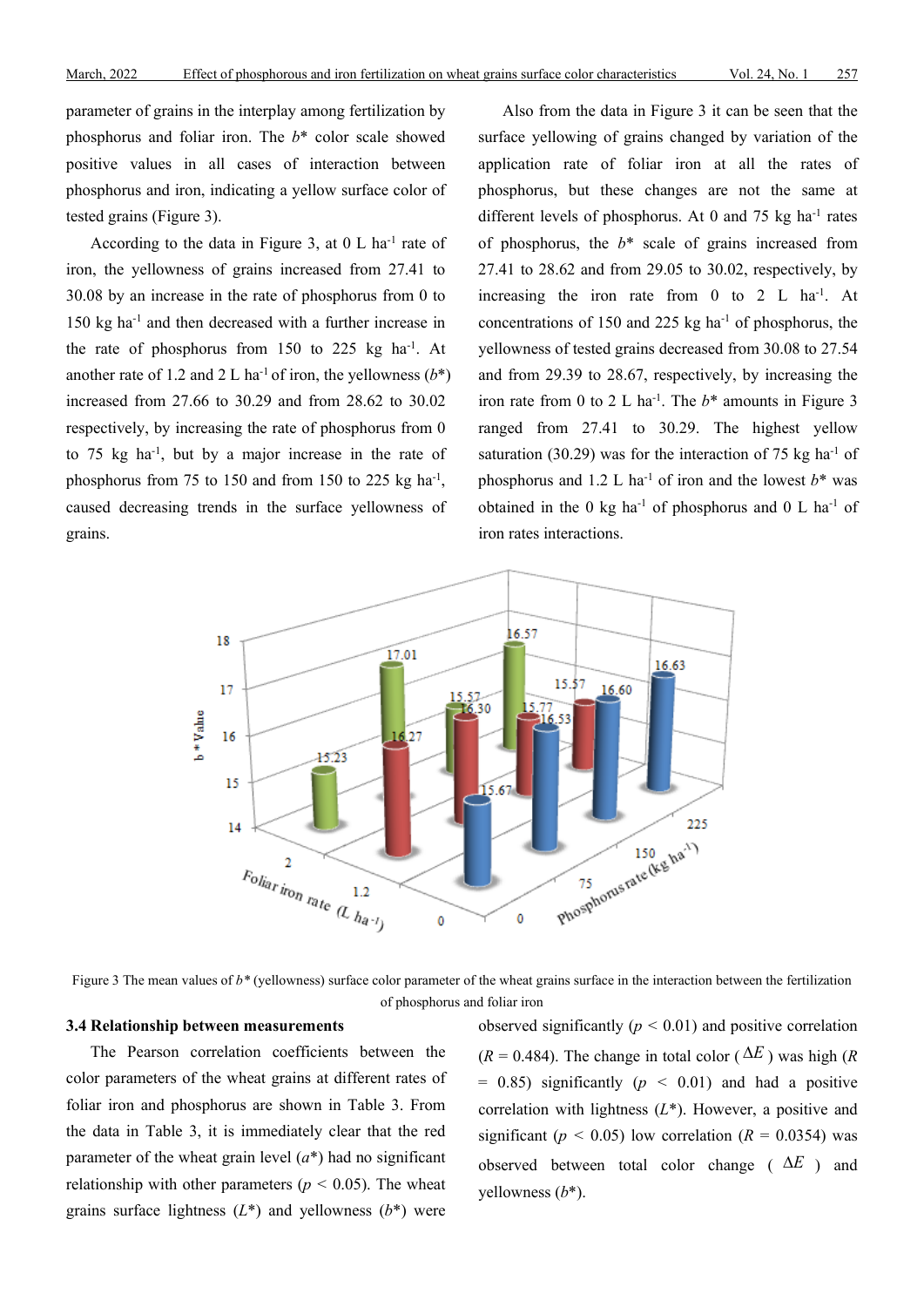|              | Correlation coefficients      |                          |                          |  |
|--------------|-------------------------------|--------------------------|--------------------------|--|
|              |                               | a <sup>*</sup>           | $b^*$                    |  |
| $L^*$        | $\overline{\phantom{0}}$      |                          |                          |  |
| $a^*$        | $0.104$<br>$0.484^{\ast\ast}$ | $\overline{\phantom{0}}$ |                          |  |
| $h^*$        |                               | 0.031                    | $\overline{\phantom{0}}$ |  |
| $\mathbf{r}$ | $0.850**$                     | $-0.103$                 | $0.354*$                 |  |

**Table 3 Pearson correlation coefficients between measured surface color parameters of wheat grains**

\*-Correlation is significant at the 0.05 level, \*\*-Correlation is significant at the 0.01 level.

### **4 Conclusions**

The results of this study indicated that the fertilization of wheat crops by phosphorus and iron at different rates has a considerable effect on the surface color parameters of grains. The effect of phosphorus on changing the surface color parameters of grains was higher than that of iron fertilizer. The key results are noticeable: the use of phosphorus fertilizer increases the level of the lightness, yellowness, and the total grain color change comparing to control samples. The mean values of lightness, yellowness, and total grain color change increased from 38.98 to 42.02, from 27.89 to 29.78, and from 1.34 to 3.67, respectively, as phosphorus rate changed from 0 to 75 kg ha-1 . However, with the increase in the phosphorus rate to  $150$  and  $225$  kg ha<sup>-1</sup>, no further increase was observed in the above scales. So, the best dose of phosphorus was about 75 kg ha<sup>-1</sup>. Phosphorus fertilization did not cause significant changes in wheat grains' redness. The use of iron fertilizers significantly increased the amounts of lightness and total grain color change but did not cause significant changes in the amount of yellowing. Average surface lightness values and total color change as quadratic relationships increased from 40.01 to 41.16 and from 1.56 to 3.33, respectively, with changes in iron levels from  $0$  to  $2$  L ha<sup>-1</sup>. It seems that the change in the surface color parameters of wheat grain, along with the content of chemical compounds in the grain, notwithstanding this battle, studies on the relationship among chemical communed and wheat grain surface color should be consecutive.

#### **References**

- Afshari-Jouybari, H., and A. Farahnaky. 2011. Evaluation of Photoshop software potential for food colorimetry. *Journal of Food Engineering*, 106(2): 170-175.
- Ali, E. A. 2012. Effect of iron nutrient care sprayed on foliage at different physiological growth stages on yield and quality of

some durum wheat (Triticum durum L.) varieties in sandy soil. *Asian Journal of Crop Science*, 4(4): 139-149.

- Carson, G. R., and N. M. Edwards. 2009. Criteria of wheat and flour quality. *Wheat: Chemistry and Technology*, 4: 97-118.
- Garakishi, H. K. 2020. Evaluation of wheat varieties in response to low and moderate input farming systems. *Research on Crops*, 21(1): 26-30.
- Groos, C., G. Gay, M. R. Perretant, L. Gervais, M. Bernard, F. Dedryver, and G. Charmet. 2002. Study of the relationship between pre-harvest sprouting and grain color by quantitative trait loci analysis in a white× red grain breadwheat cross. *Theoretical and Applied Genetics*, 104(1): 39- 47.
- Halvin, J. L., J. D. Beaton, S. L. Tisdale, and W. L. Nelson. 2005. *Soil Fertility and Fertilizers: an Introduction to Nutrient Management*. New Jersey: Pretice Hall.
- Hatcher, D. W., O. M. Lukow, and J. E. Dexter. 2006. Influence of environment on Canadian hard white spring wheat noodle quality. *Cereal Foods World*, 51(4): 184-190.
- Horrobin, D. J., K. A. Landman, and L. Ryder. 2003. Interior and surface colour development during wheat grain steaming. *Journal of Food Engineering*, 57(1): 33-43.
- Horváth, Z. H., and A. Véha. 2015. Colour characteristics of winter wheat grits of different grain size. *Acta Universitatis Sapientiae, Alimentaria*, 8(1): 70-77.
- Humphries, J. M., R. D. Graham, and D. J. Mares. 2004. Application of reflectance colour measurement to the estimation of carotene and lutein content in wheat and triticale. *Journal of Cereal Science*, 40(2): 151-159.
- Jayas, D. S., P. K. Ghosh, J. Paliwal, and C. Karunakarna. 2008. Quality evaluation of wheat. *Computer Vision Technology for Food Quality Evaluation*, 351–376.
- Jiang, H., J. Martin, M. OkotKotber, and P. A. Seib. 2011. Color of whole wheat foods prepared from a bright white hard winter wheat and the phenolic acids in its coarse bran. *Journal of Food Science*, 76(6): C846-C852.
- Komyshev, E. G., M. A. Genaev, and D. A. Afonnikov. 2020. Analysis of color and texture characteristics of cereals on digital images. *Vavilov Journal of Genetics and Breeding*, 24(4): 340.
- Le Campion, A., F. X. Oury, E. Heumez, and B. Rolland. 2020. Conventional versus organic farming systems: dissecting comparisons to improve cereal organic breeding strategies. *Organic Agriculture*, 10(1): 63-74.